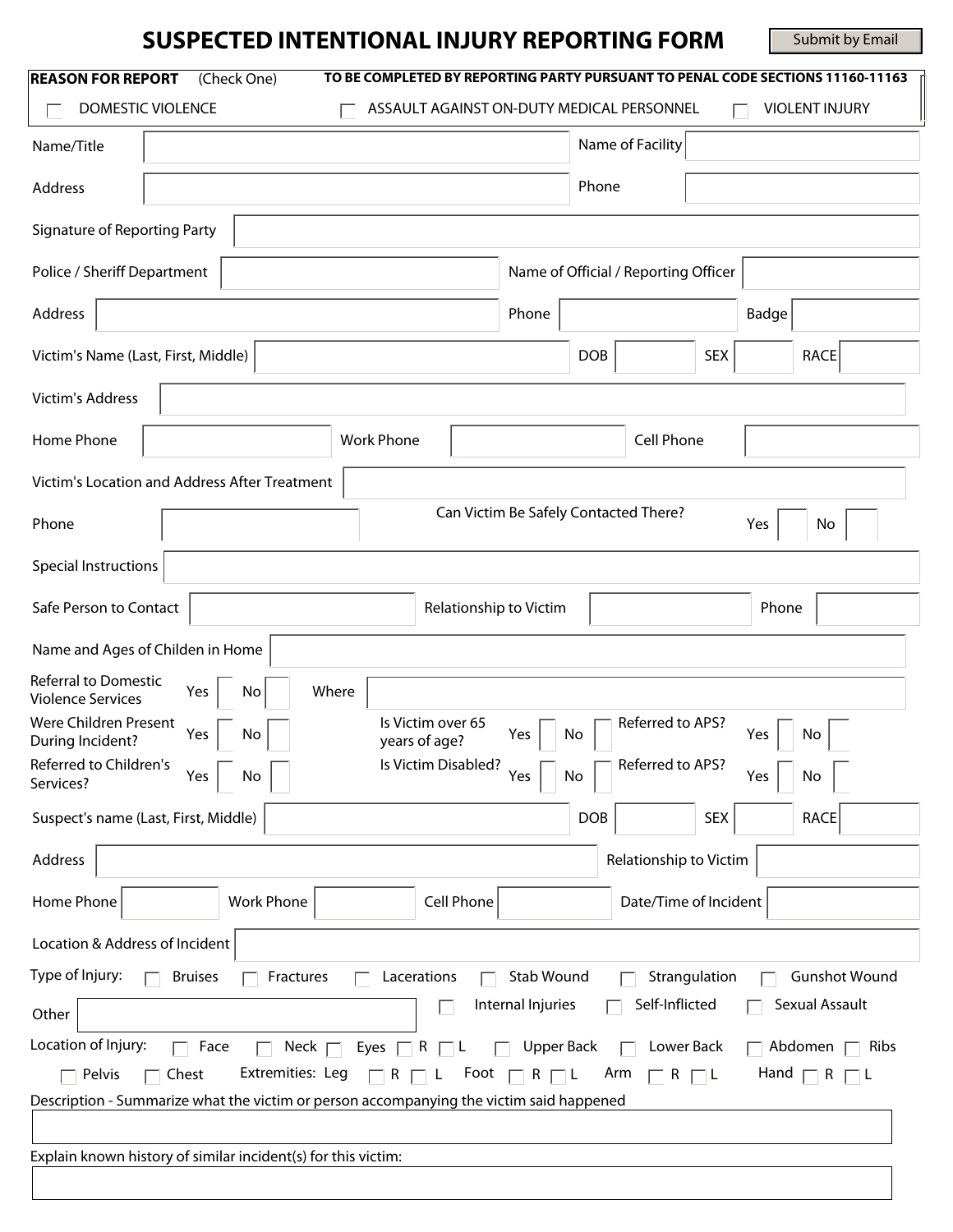### **SUSPECTED INTENTIONAL INJURY REPORTING FORM**

Instructions: Pursuant to Penal Code 11160-11163, this incident must be reported by phone and submitted in writing to the law enforcement agency where the incident occurred (see listing below).

- 1. After completing this form, within 48 hours of receiving information about the injury, make two copies.
	- a. Send original to the law enforcement agency where the incident occurred (see list below).
	- b. Send copy to: Tom Mercadante, LCSW Family Violence Specialist Continuing Care Services Zion, Room 2055
- 2. If children were present during incident report to Children's Services at 1-800-344-6000 and mail CPS form.
- 3. If victim is over 65 or disabled also report to Adult Protective Services (APS) at 1-800-510-2020 and mail in APS form.

#### **NOTE: VICTIM'S WHEREABOUTS MUST BE DELETED FROM ANY REPORT REQUIRED TO BE DISCLOSED TO SUSPECT OR SUSPECT'S ATTORNEY**

## Law Enforcement Locations

| <b>Carlsbad Police Department</b><br>Domestic Violence Unit<br>2560 Orion Way<br>Carlsbad, CA 92008<br>(760) 931-2197 (Dispatch)<br>Fax (760) 929-0243 | <b>Escondido Police Department</b><br>Domestic Violence Unit<br>700 West Grand Ave.<br>Escondido, CA 92025<br>(760) 839-4722 (Dispatch)<br>Fax (760) 839-4919           | San Diego Police Department<br>Domestic Violence Unit<br>1401 Broadway<br>San Diego, CA 92101<br>$(619)$ 533-3500<br>Fax (619) 533-3502                     |
|--------------------------------------------------------------------------------------------------------------------------------------------------------|-------------------------------------------------------------------------------------------------------------------------------------------------------------------------|-------------------------------------------------------------------------------------------------------------------------------------------------------------|
| Chula Vista Police Department<br>Domestic Violence Unit<br>276 4th Avenue<br>Chula Vista, CA 91910<br>(619) 691-5151 (Dispatch)<br>Fax (619) 691-5281  | La Mesa Police Department<br>Domestic Violence Unit<br>8181 Allison Avenue<br>La Mesa, CA 91941<br>(619) 667-1400 (Dispatch)<br>Fax (619) 667-1419                      | San Diego Sheriff's Department<br>Domestic Violence Unit<br>9621 Ridgehaven Court<br>San Diego, CA 92117<br>(858) 565-5200 (Dispatch)<br>Fax (858) 278-1752 |
| Coronado Police Department<br>Domestic Violence Unit<br>700 Orange Avenue<br>Coronado, CA 92118<br>(619) 522-7350 (Dispatch)<br>Fax (619) 435-2193     | National City Police Department<br>Domestic Violence Unir<br>1200 National City Boulevard<br>National City, CA 91950<br>(619) 336-4400 (Dispatch)<br>Fax (619) 336-4525 |                                                                                                                                                             |
| El Cajon Police Department<br>Domestic Violence Unit<br>100 Fletcher Parkway<br>El Cajon, CA 92020<br>(619) 579-3311 (Dispatch)<br>Fax (619) 444-8312  | Oceanside Police Department<br>Domestic Violence Unit<br>3855 Mission Avenue<br>Oceanside, CA 92054<br>(760) 435-4900 (Dispatch)<br>Fax (760) 435-4575                  |                                                                                                                                                             |

 California Penal Code 13700 - "Domestic Violence" is defined as abuse committed against an adult or a fully emancipated minor who is a spouse, former spouse, cohabitant, former cohabitant or person with whom the suspect has had a child or is having a child with, or has had a dating or engagement relationship.

> SEND COPY TO: TOM MERCADANTE, LCSW - FAMILY VIOLENCE SPECIALIST CONTINUING CARE SERVICES ZION ROOM 2055

## **CALL 911 IF VICTIM IS IN IMMINENT DANGER** 06/2007